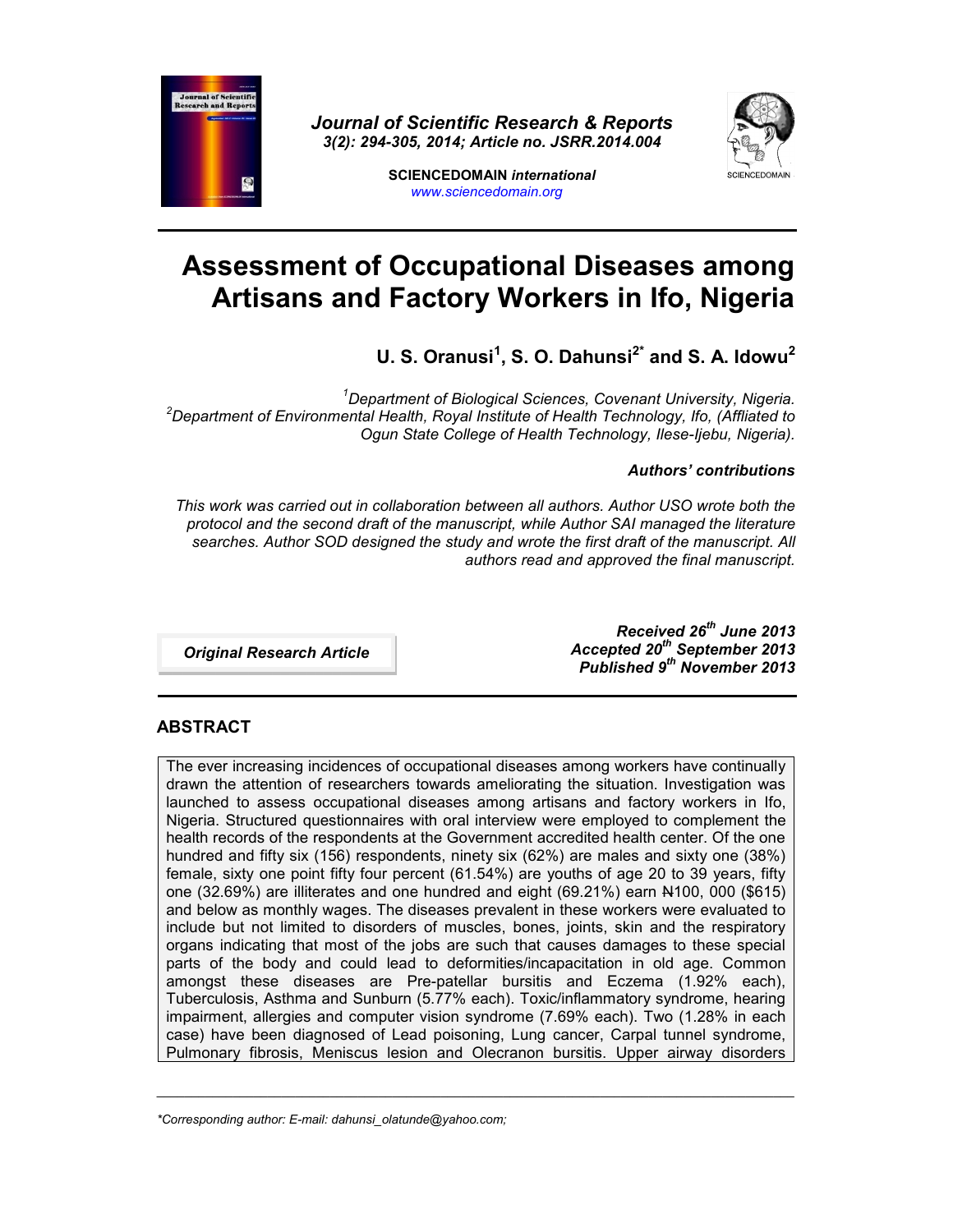(4.49%), Irritations (3.21%), Post-traumatic stress syndrome (11.54%), skin allergies (13.46%). Chronic bronchitis; Pneumonia; Pneumoconiosis; Hepatitis and Anthrax-like infection (0.64 % each). The causes of these diseases/disorders include dusts from quarry, textile, cotton, metal, paper, mineral, wood, cereals, cement, and chemical fumes industries, extreme posture of wrist, repetitive movements, inhalations from petrol fuel, prolonged pressure of the elbow region, prolonged kneeling/ squatting position, forceful exertions and microorganisms. Adequate occupational health and safety awareness through training and campaign should be provided. The use of personal protective equipment among workers should also be encouraged.

*Keywords: Artisan; disease; exposure; hazard; Ifo; occupational.*

# **1. INTRODUCTION**

An occupational disease is any chronic ailment that occurs as a result of work which is usually more prevalent in a given body of workers than in the general population within the same domain [1]. Occupational diseases are related to exposures to physical, chemical, biological and psychological hazards; they usually develop over a period of time and often resemble or duplicate diseases occurring in other settings. Among the environmental causes of occupational disease are subjection to extremes of temperature, unusual dampness or changes in atmospheric pressure, excessive noise, and exposure to infrared or ultraviolet radiation or to radioactive substances [2]. About half of all occupational diseases are skin disorders, followed in order by eye disorders, lung disorders, poisoning involving the body as a whole [3]. In the United States, it has been reported that 860,000 illnesses and 60,300 deaths from workplace exposures occur annually [4]. Also, it is estimated that more than 100,000 workers are occupationally exposed to free crystalline silica dusts 59,000 of whom will develop silicosis later in life [5]. There were approximately 3,400 reported cases of occupational illnesses in Connecticut in 2009 with a rate of 25.6 per 10,000 workers [6]. Studies by [7,8] have found that 75 percent of hospitalized and ambulatory primary care patients reported hazardous exposures, and 17 percent suspect that their illness is linked to their jobs. Many conditions commonly encountered in primary care practice may be workrelated [9,10]. A widening array of exposures has been linked to occupational asthma related to possible exposure to allergens (e.g., grain dust), respiratory irritants (e.g., sulfur dioxide) or substances acting through other mechanisms (e.g., isocyanates) [11,12]. Less frequently, recurrent "flu" or "pneumonia" may actually be symptoms of hypersensitivity pneumonitis from exposure to mold, other organic materials or certain chemicals. Chronic organic solvent exposure is responsible for a syndrome that includes headaches, fatigue, light-headedness, cognitive difficulties and depression [13].

In many developing countries of the world especially in Africa, health and protective measures which are systematic ways of controlling possible hazards which usually leads to dangerous working conditions are yet to be established [14]. Pesticide exposure is the major occupational hazard facing farmers, females and children in India and researchers are working on the various effects of pesticide exposures and risk assessment throughout the country [15]. Though numerous studies [16,17,18,19] have been carried out on the pulmonary effects of silica exposure, the result of [20] suggested that in Shanghai, the main cause of bladder cancer was occupational exposure, especially to benzidine. Bladder cancer was also reported in dye manufacturing workers in South Korea [21]. Soyinka *et al*., [22] investigated the possible effects of occupational exposure by textile dyeing and finishing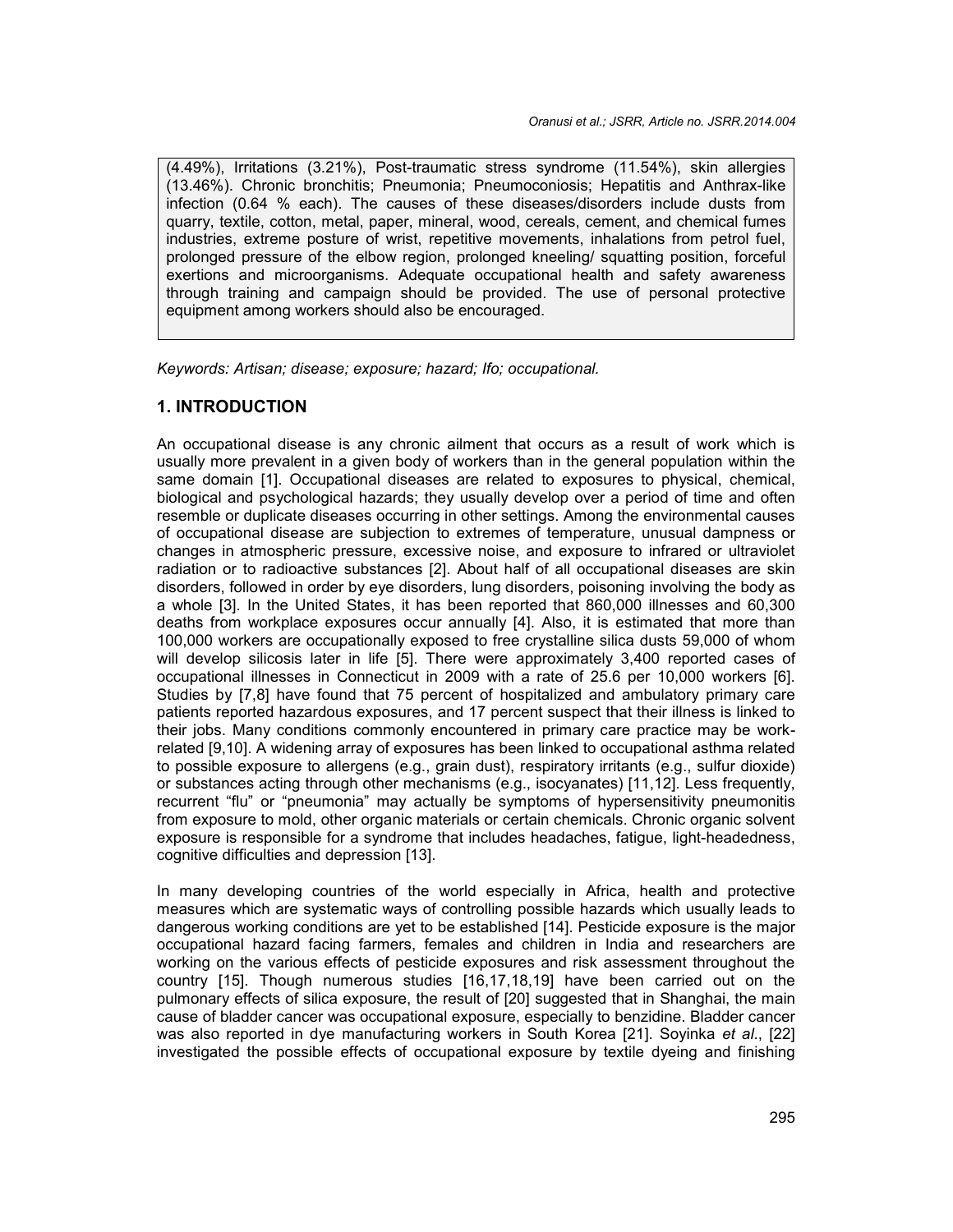artisans to vat dyes on liver functions in Abeokuta, South Western Nigeria and the result indicated sub-clinical adverse effects on the liver involving inhibition of its synthetic function.

It has also been reported that quarry workers are exposed to various occupational dangers including cuts/injuries, falls from height, effect and complications of noise, vibrations, radiations etc and such hazards emanates from inhalations of air-borne particulates and posing lot of dangers to their health and safety [14,23,24,25,26,27] and usage of personal protective equipment (PPE) for controlling job hazards has not been given prominence [14,24,28]. In Nigeria, there is still paucity of information on health and protective/safety measures among workers and the few available studies were carried out in the Northern and Eastern parts of the country [14,28,29]. In this respect, thepresentresearch is to evaluate the occurrence, types and effects of occupational diseases among artisans and factory workers in Ifo, South-Western, Nigeria. The proximity of Ifo to major industrial cities like Ota, Lagos, Ibese and Ewekoro position it to play host to lots of artisans, quarry and construction/factory workers. The choice of Ifo for this study is because there is presently no record of any study focusing on occupational diseases in the town.

# **2. MATERIALS AND METHODS**

## **2.1 Study Area and Sampling Technique/Procedure**

This study was carried out at Ifo municipality. Ifo is a Local Government Area in Ogun State, Nigeria. Its headquarters are in the town of Ifo at 6°49'00"N3°12'00"E [30]. It has an area of 521 km² and a population of 524,837 at the 2006 census with well over 5% being artisans. Sampling was limited to artisans and factory workers within Ifo town and was carried out through distribution of the structured questionnaires followed by oral interviews with respondents who were earlier schooled on the purpose of the research thus obtaining their informed consent to participate in the exercise. Besides, out of the 200 supposed respondents, only 156 had health records in relation to occupational diseases at the general medical center from where their past health data (between May 2007 and June 2012) were obtained for the purpose of this research. The inclusion criteria were five (5) year experience on the job and those who did not meet up were excluded from the survey. Individuals involvedincludes but not limited to: Construction workers, Quarry workers, Motor repair Engineers (popularly called Mechanic), Carpenters, vulcanizers, Hairdressers/Barbers, Computer operators, Welders amongst others.

# **2.2 Instrument of Data Collection and Method of Data Analyses**

The instrument used for this research is structured interviewer-administered questionnaires containing both closed and open ended questions followed by oral interview. The information elicited from respondents was analysed using descriptive analysis such as frequencies, mean and mode using the SPSS version 20 [31]. A total of 200 participants were initiated for this survey, however, only 156 of these provided full information on the questionnaire interview coupled with medical records at the State owned Medical center and thus was collated for analysis.

## **3. RESULTS**

Table 1 shows the demographic characteristics of the respondents in this survey. The distribution of the subjects by sex shows that ninety six (62%) were males while sixty (38%)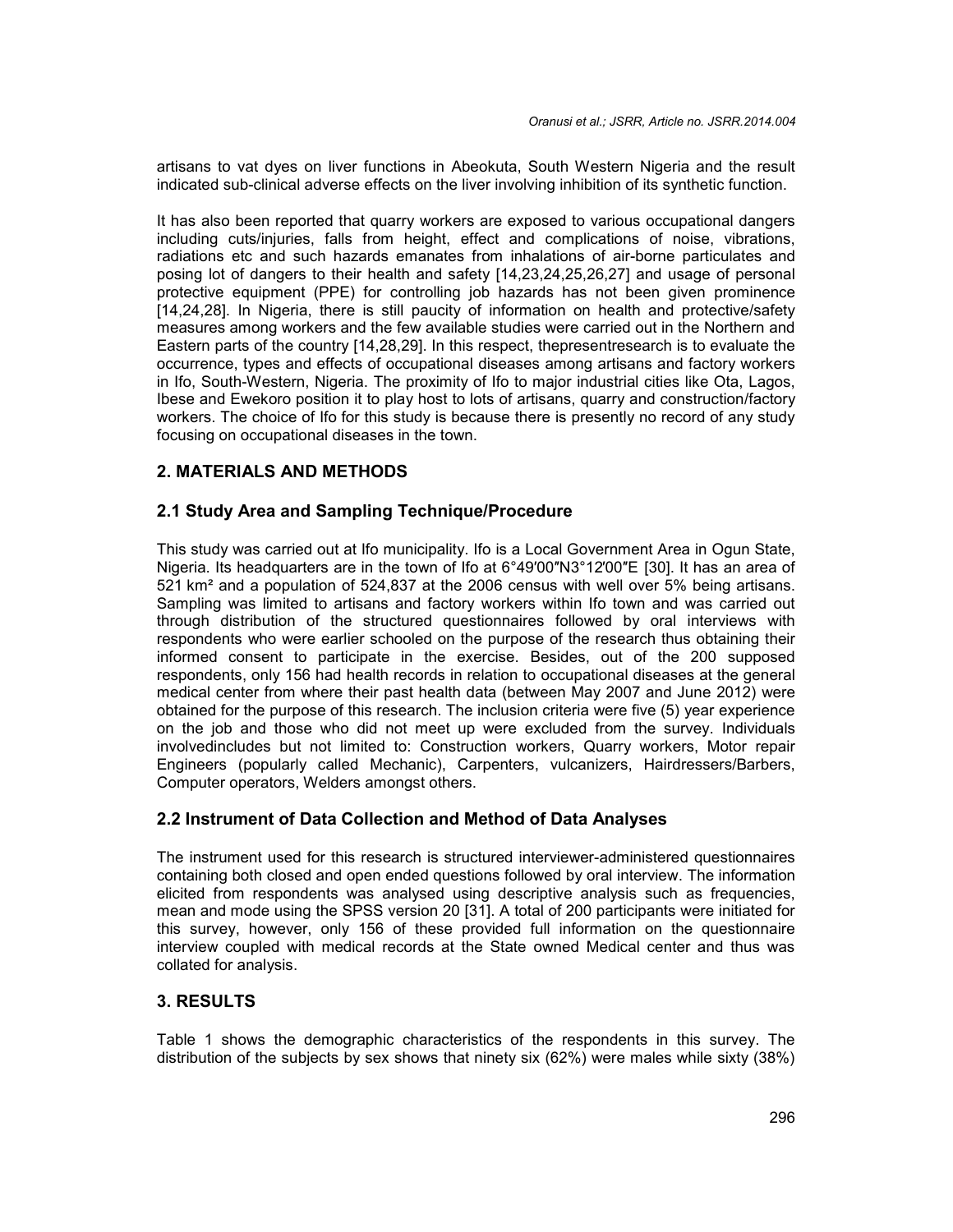are females. Forty two (26.92%) of the respondents are between the age 20-29 years, fifty four respondents (34.62%) are between 30-39 years of age, thirty six (23.10%) are between the age group 40-49, nine (5.77%) are of age bracket 50-59 years, fifteen respondents representing 9.62% are between the age of 60-69 while none of the respondents belong to the age group 70 and above.

Judging by the marital status of the 156 respondents, thirty nine (25%) are single, ninety are married representing 57.69% of the sample population, twenty one (13.46) are widowed while the remaining six are divorcee representing 3.85% of the sample population. Among the respondents, thirty had attained primary level of education which represents 19.23% of the population, thirty nine (25%) had secondary school qualifications, thirty six respondents 23.10% have successfully passed through tertiary institution while the remaining fifty one (32.69%) of the respondents are illiterates.

| <b>Characteristics</b> | <b>Frequency</b> | %     |
|------------------------|------------------|-------|
| Gender:                |                  |       |
| Male                   | 96               | 62.00 |
| Female                 | 60               | 38.00 |
| Age: (n=156)           |                  |       |
| 20-29                  | 42               | 26.92 |
| 30-39                  | 54               | 34.62 |
| 40-49                  | 36               | 23.10 |
| 50-59                  | 9                | 5.77  |
| 60-69                  | 15               | 9.62  |
| 70≥                    | 0                | 0     |
| Mean age ±SD=38±1.8    |                  |       |
| Marriage:              |                  |       |
| Single                 | 39               | 25    |
| Married                | 90               | 57.69 |
| <b>Divorced</b>        | 21               | 13.46 |
| Widowed                | 6                | 3.85  |
| <b>Education:</b>      |                  |       |
| Primary school         | 30               | 19.23 |
| Secondary school       | 39               | 25    |
| <b>Tertiary</b>        | 36               | 23.10 |
| <b>Illiterates</b>     | 51               | 32.69 |

#### **Table 1. Socio-demographic data of respondents**

Table 2 reveals the work related characteristics of the respondents. On the basis of occupations, eighteen (11.54%) each are carpenters and hairdressers/barbers, fifteen each are mechanics (motor vehicle repairers) and vulcanizers which represents 9.62%, twenty one (13.46%) are welders, 12(7.69%) each are involved in baking/catering services and computer operation, nine (5.77%) each are construction and healthcare workers. Three respondents are soap makers constituting 1.92% while the remaining thirty nine (25%) are involved with different kinds of job specification in the chemical, quarry and cement industries. According to monthly income, thirty six earn between ₦1-20,000 and these represents 23.12% of the sample population, twelve (7.69%) make between ₦21-50,000, 60 (38.40%) earn ₦51-100,000, twenty eight (17.92%) respondent earn ₦101-150,000 while the remaining twenty (12.80%) of subjects makes above ₦150, 000 monthly. On the use of Personal protective equipment (PPE), thirty five representing 22.44% always use their PPEs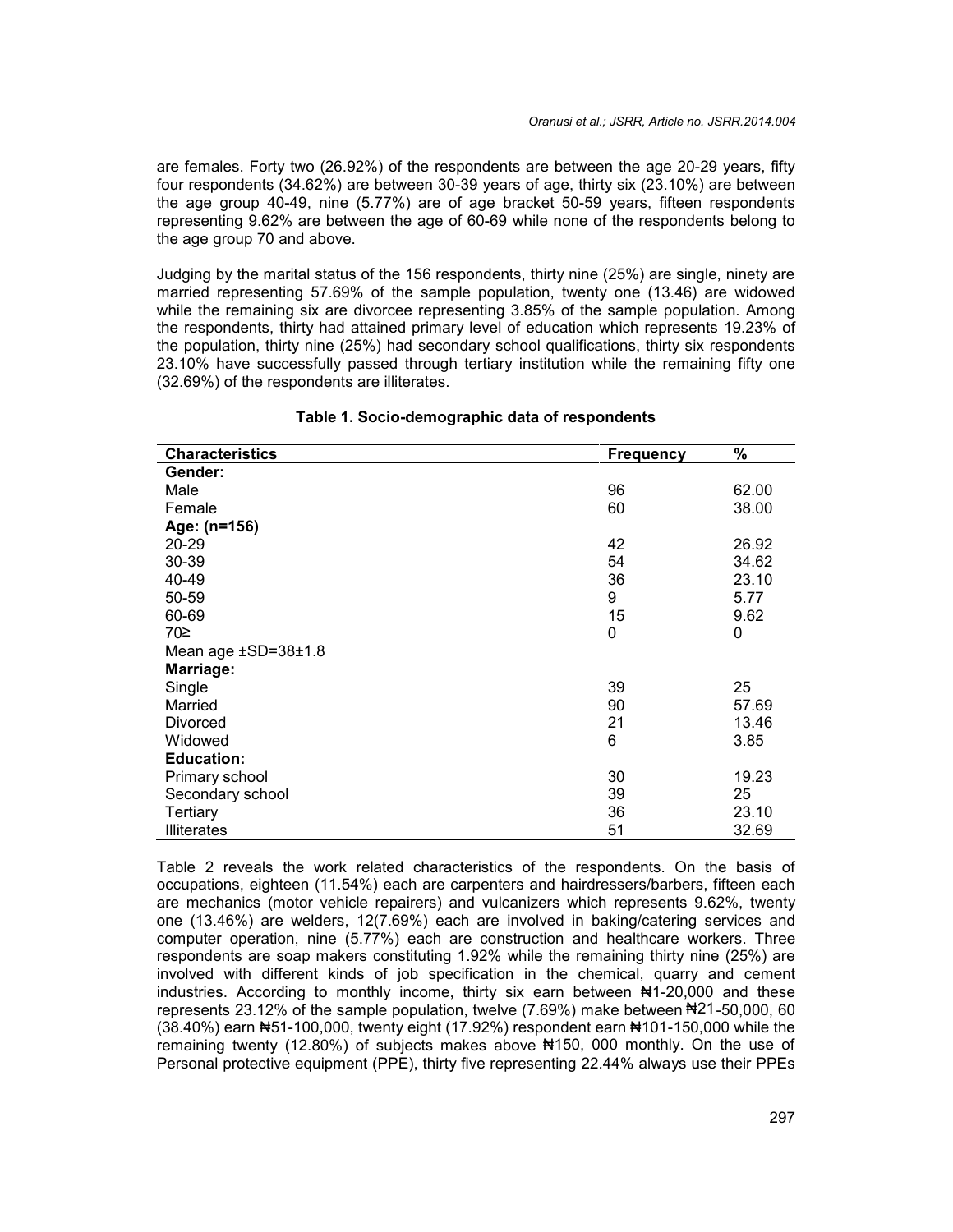while the remaining one hundred and twenty one (77.56%) do not use PPEs at all. On the length of work, one hundred and nineteen (76.28%) workers work for 5 to 8 hours in a day while the remaining thirty seven (23.72%) work for over 8 hours in a day.

| <b>Characteristics</b>              | <b>Frequency</b> | Percentage |
|-------------------------------------|------------------|------------|
| Occupation:                         |                  |            |
| Carpentry                           | 18               | 11.54      |
| Mechanic                            | 15               | 9.62       |
| Vulcanizing                         | 15               | 9.62       |
| Welding                             | 21               | 13.46      |
| Hairdressing/Barbing                | 18               | 11.54      |
| Catering                            | 12               | 7.69       |
| Construction                        | 9                | 5.77       |
| Healthcare                          | 9                | 5.77       |
| Computer operation                  | 12               | 7.69       |
| Soap making                         | 3                | 1.92       |
| Others                              | 39               | 25         |
| Income: (n=156)                     |                  |            |
| ₦1,000-20,000                       | 36               | 23.12      |
| #21,000-50,000                      | 12               | 7.69       |
| N51,000-100,000                     | 60               | 38.40      |
| ₦101,000-150,000                    | 28               | 17.92      |
| ₦150,000≥                           | 20               | 12.80      |
| Mean income ±SD=75948±71.1          |                  |            |
| Use of PPE:                         |                  |            |
| Always use                          | 35               | 22.44      |
| Do not use                          | 121              | 77.56      |
| Duration of work per day:           |                  |            |
| 6-8 hours                           | 119              | 76.28      |
| >8 hours                            | 37               | 23.72      |
| Number of years on the job: (n=156) |                  |            |
| 5-10 years                          | 11               | 7.05       |
| $10-15$ years                       | 13               | 8.33       |
| $15-20$ years                       | 132              | 84.62      |
| Mean year ±SD=16±31.1               |                  |            |
| Training prior to work:             |                  |            |
| Received formal training            | 153              | 98.08      |
| Didn't receive formal training      | 3                | 1.92       |
| <b>Awareness of work hazard:</b>    |                  |            |
| Aware                               | $\overline{7}$   | 4.49       |
| Not aware                           | 149              | 95.51      |

#### **Table 2. Work-related characteristics of respondents**

The number of years each worker have been on the job was also evaluated and eleven (7.05%) workers were found to have been on their job for a duration of 5 to 10 years; thirteen (8.33%) workers have been on their job for between 10 and 15 year while the remaining one hundred and thirty two (84.62) have been on their respective jobs for 15 to 20 years. It was also evaluated that one hundred and fifty three (98.08%) respondents received formal training before commencement of work while the remaining three (1.92%) did not. On awareness of hazards related to these occupations, seven (4.49) respondents are ware of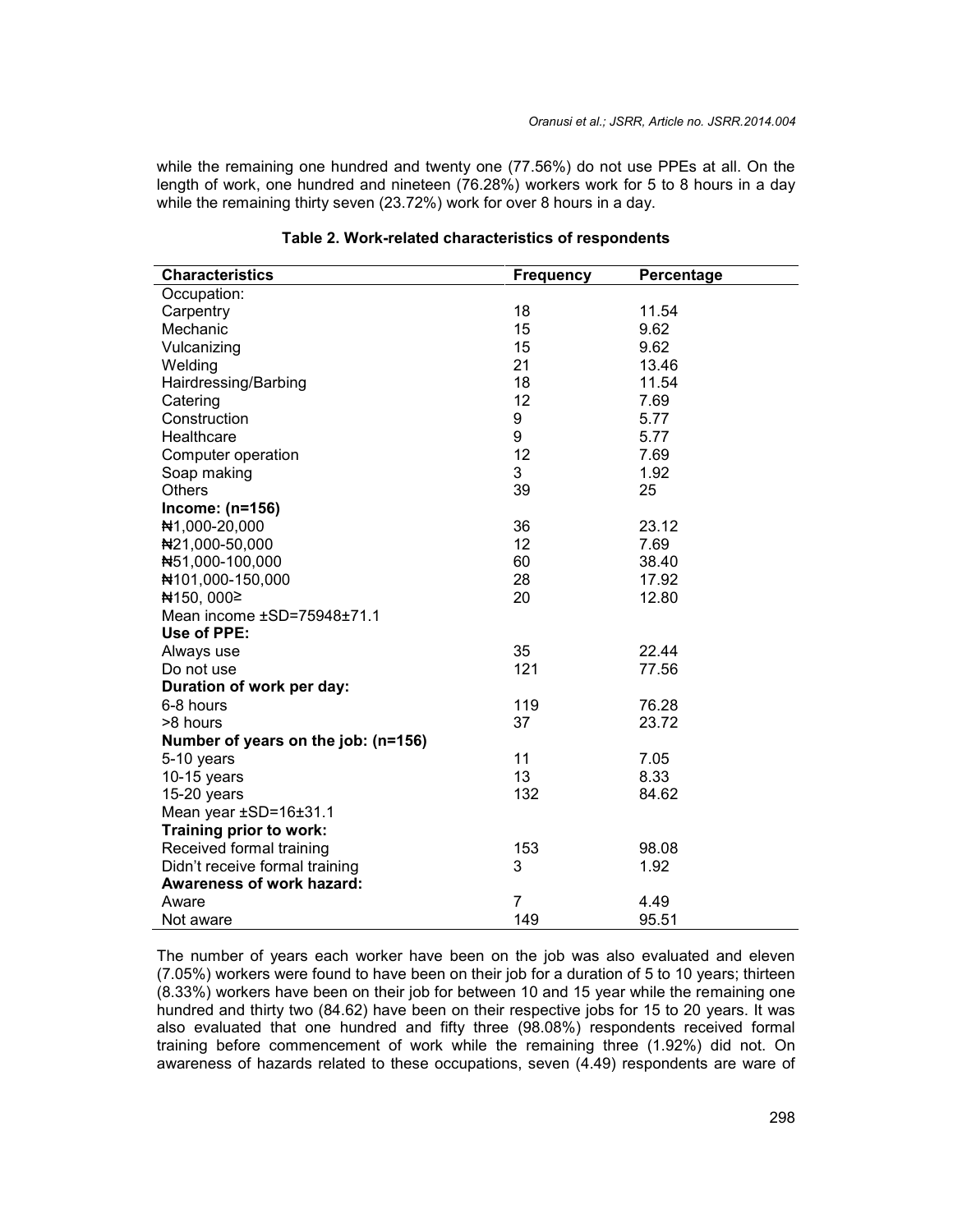such hazards while the majority one hundred and forty nine (95.51%) are not aware of the occupational hazards.

Fig. 1 shows the types of diseases for which the respondents has being diagnosed and are either living with it and dying in silence or are receiving treatment as at the time of this survey. Among the respondents interviewed, only three suffer from, Eczema, Pulmonary edema and Pre-patellar bursitis respectively representing 1.92% in each case, nine had Tuberculosis, Asthma and Sunburn representing 5.77% in each case, twelve (7.69%) each suffer from Toxic or Inflammatory syndrome, Hearing impairment, Allergies and Computer vision syndrome, two had been diagnosed of Lead poisoning; Lung cancer; Carpal tunnel syndrome; Pulmonary fibrosis; Meniscus lession and Olecranon bursitis representing 1.28% in each case, seven (4.49%) suffer from Upper airway disorders, five (3.21%,) suffers from Irritations, eighteen (11.54%) respondents had Post-traumatic stress syndrome, twenty one had skin allergies representing 13.46%. One (0.64 %.) each of the respondents suffers from chronic Bronchitis; Pneumonia; Pneumoconiosis; Hepatitis and Anthrax-like infection. Some workers however reported more than one disease.



**Fig. 1. Types of occupational diseases**

Fig. 2 shows the various causes of the diseases/disorders as obtained from past health records of the respondents. Among the total one hundred and fifty six (156) participants, two (1.28%) in each case have been exposed to Stone quarry dusts and textile dusts which are the causes of occupational diseases they suffer from, One respondent each suffer from disease due to exposure to dust and cotton dust and these represent 0.64%, fourteen (8.97%) have been victims of Extreme posture of wrist, eighteen were victims of repetitive movements, inhalations from petrol fuel and exposure to hard metal dust resulting in the diseases they suffer from and these group account for 11.54% each of the entire subject. Twenty one workers were victims of prolonged pressure of the elbow region causing diseases and such individuals accounted for 13.46%, eight respondents had exposure to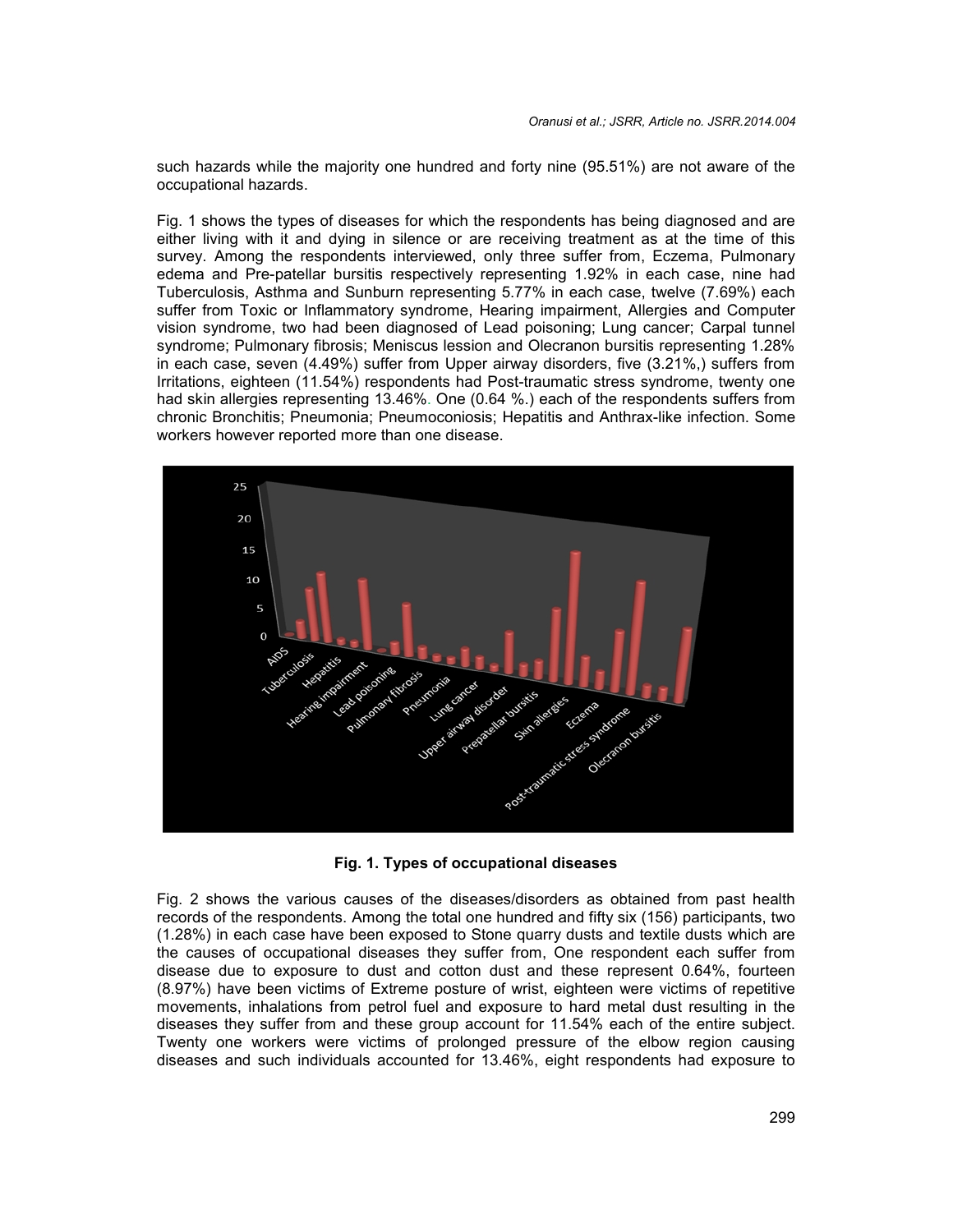paper dust, prolonged kneeling position and prolonged squatting position which are in turn the causes of diseases and these represent 5.13% in each case. Four of the respondents were pre-exposed to Mineral dust and is the cause of diseases and such amount to 2.56%, twenty four (15.38%) subjects had constant exposures to wood dust, cement dust and chemical fumes causing diseases for them. Three were exposed to Cereal dust causing diseases representing 1.92% while ten (6.41%) persons of the total respondents in each case suffered from disease as a result of exposure to Microorganisms and forceful exertions in their working environments.



**Fig. 2. Causes of occupational diseases**

# **4. DISCUSSION**

Males are the majority of artisans in Ifo town and this could be so because most of the job specifications examined in this study are heinous, herculean and tasking and as such requires a great deal of strength and energy from the persons practicing/participating in them. Males are generally known to be more powerful and daring than their female counterparts and this could be why majority of the people involved in artisanian jobs in Ifo are males. Aigbokhaode et al. [32] also reported that majority of workers in a quarry study in Edo State, Nigeria were males.

The age range of most respondents falls between 20 and 49 with majority being between the age group of 30 to 39. This implies that artisanian jobs are almost completely carried out by youths or young people leaving little or no room for the old and aged. The reason for this could also be due to the strength energy dissipation involved in such works, the young men and women are still very much full of strength and energy and so could engage in strenuous jobs while most old men and women have lost out in strength and energy and as such could not engage in difficult tasks anymore. Even those who were once artisans would have since retired from such jobs due to lack of strength. This confirms the study on quarry workers in Ikpeshi community, Edo State where the workers were reported to be predominantly young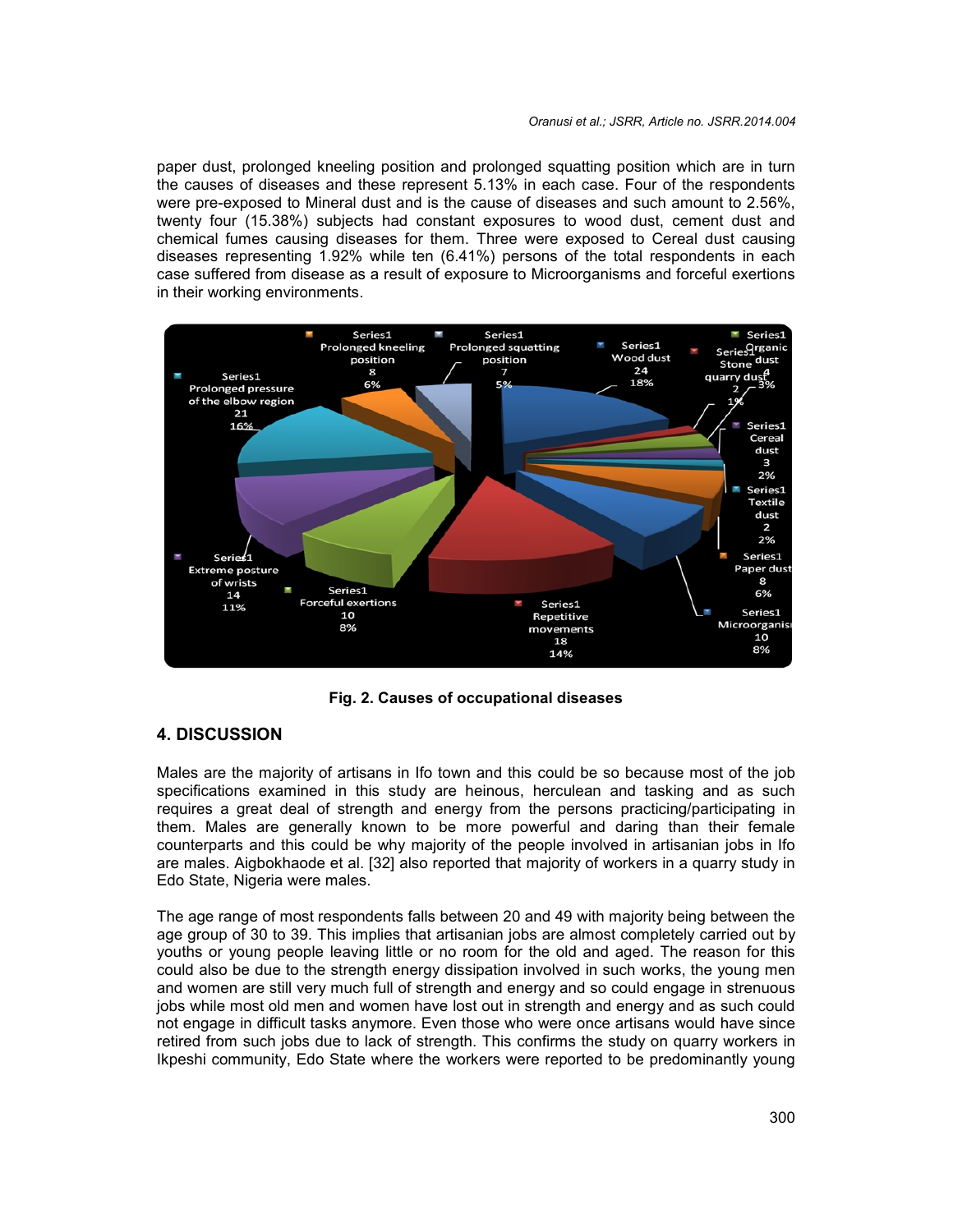people [32]. Such results have been obtained by other researchers in Nigeria [14,25,29]. Besides, the age structure of this study population reflects the true demographic structure of Nigeria based on the 2006 National census report [34,35,36]. According to this data, fifty four point six (54.6%) of Nigerians are between 15 and 65 years. Other workers in Nigeria have reported similar age structures [33,36,37,38,39].

Taking a closer look at the marital status of the respondents, majority are married individuals with their own families which implies that they have responsibilities over wives, husbands, children and other dependents as the case may be. This corroborates the report of [40] who conducted a survey on the cardiovascular risk factors and non-communicable diseases in Abia state, Nigeria andreported that 58.3% respondents were married individuals. A good number of the workers are also single implying that young able bodied men and women are also involved in artisanian and menial factory jobs. Considering the educational level of the respondents, it was discovered that the illiterates among them are few in number compared to the literates with different levels of literacy. It could also be inferred that those with tertiary education certificates became artisans probably because of their inability to secure government or better company jobs. In the same vein, secondary and primary school leavers who lack the will to further their education or who could not due to finances mostly resort into learning a trade or becoming artisans. Previous researchers also reported high literacy levels among workers [32,40,41].

The subjects interviewed in this research are engaged in different types of jobs, among them all, chemical factory menial workers, welders, carpenters, hairdressers/barbers and motor repairers (mechanics) are the majority. Looking at their monthly income, majority of them earn between 20,000 to 100,000 Naira (\$123-615) which is an indication that these jobs barely sustain these individuals considering the cost of living in the country, one can say they are mainly surviving, living by the day. However, the jobs can be said to be lucrative and somewhat enticing due to high unemployment and high cost of living in this nation. A few of the respondents uses Personal protective equipment (PPE) during work and this agrees with the report of [32]. This result is also corroborates a study in Singapore where a few of the quarry granite workers use respiratory protective equipment [42]. This may be due to the poor awareness of job hazard among the workers. It is equally interesting that most of the artisans in this study are in compliance with the International Labour Organization (ILO) recommended average of eight working hours per worker in a day. Ogah et al., [40] in their study also reported that the average duration of time spent on by workers at workplace was 2.3±2.7 hours. Also, the artisans in this study displayed a low level of awareness of workrelated hazards and its impacts on their health and this contradicts the findings of [14] but agrees with a study carried out in Hong-Kong by [43].

Diseases recorded in this study, reveals disorders of muscles, bone, joints and skin as the most common indicating that most of the jobs are such that causes damages to these special parts of the body. This is similar to the findings of [6] who observed about 64% of chronic musculoskeletal disorders in Connecticut in the year 2009. It also corroborates the report of [44] that over 60% of reported occupational illnesses is work-related musculoskeletal disorders of various types. Researchers, [45,46,47,48] all reported high levels of musculoskeletal disorders in India. Skin allergies had the highest occurrence which agrees with [6] who reported contact dermatitis as the disease with highest occurrence in Connecticut. Post-traumatic stress syndrome was second in the list of disease among workers in Ifo. Cranmer and Goldberg, [13] and [49] equally reported headache, fatigue, depression, cognitive difficulties and stress as the probable kinds of neurologic diseases. These were followed by allergies, computer vision syndrome, Toxic inflammatory syndrome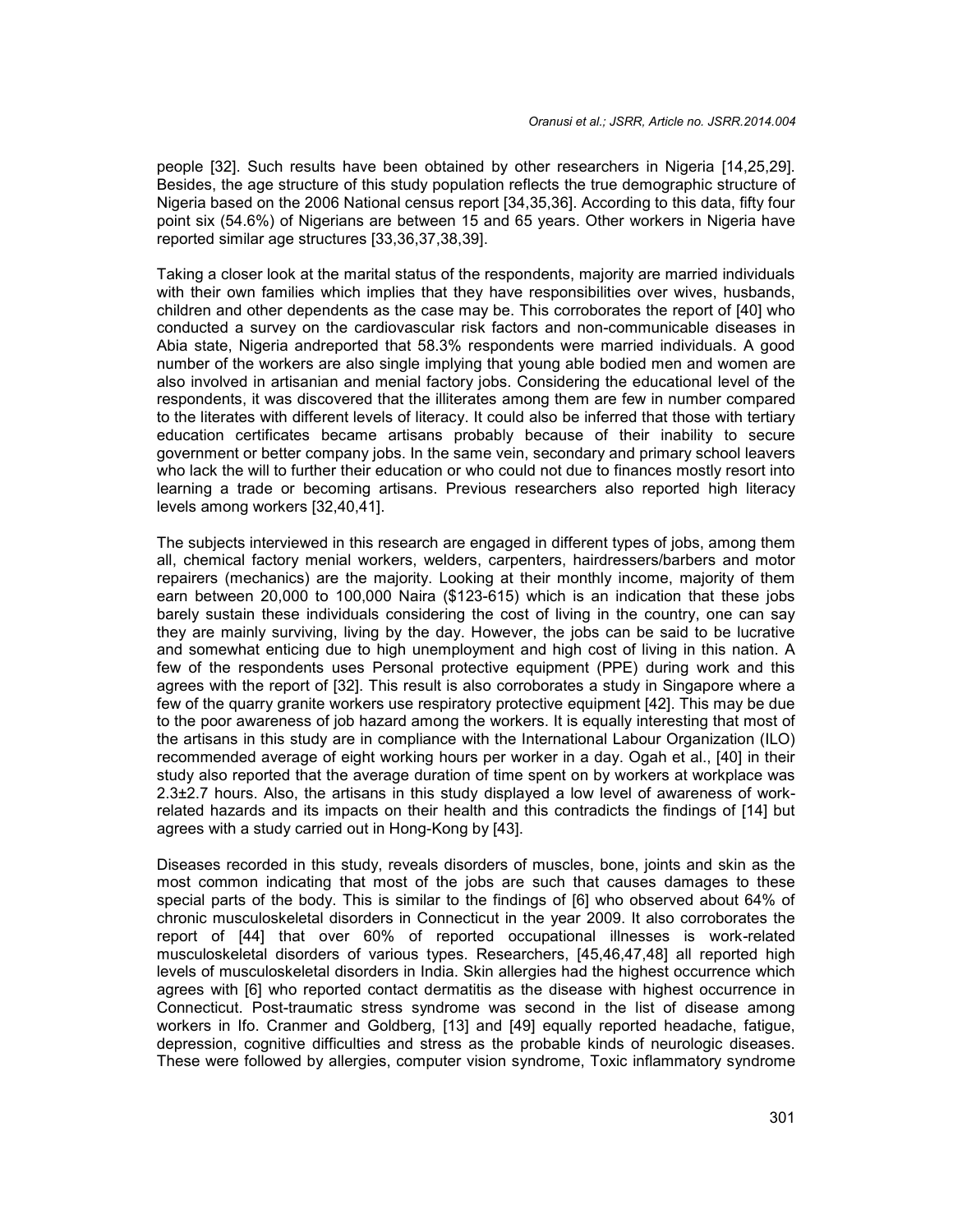and Hearing impairment. Next after these are Tuberculosis, sunburn and asthma. Asthma has been reported to have significant occurrence among workers [6,11,50,51].

Several causes of the above listed occupational diseases were evaluated among the artisans and factory workers during this study. Among them, wood dust, prolonged pressure of the elbow region, hard metal dust and repetitive movements have the highest occurrence in causing diseases. Hagberg et al. [51] reported that repetitions, force, awkward or static posture and vibrations are job factors that may contribute to the development of muscle and skeletal diseases. Extreme posture of the wrists also account for a significant cause of disease among the workers in the present study. This further corroborates the finding of [6,41] that repetitive movements, lifting and push (involving the excessive use of hands and wrists) and vibrations are the causes of muscle and skeletal diseases. Causes like paper dust, microorganisms, forceful exertions, prolonged squatting position, organic dust, stone quarry dust, chemical fumes and inhalations from petrol fuel account for little cause of diseases as seen in the health records of these workers. Exposures to grain dust and irritants have been identified as causes of occupational asthma [11,12]. Chronic organic exposure has also been reported to be responsible for headache, fatigue, light-headedness, cognitive difficulties and depression [13].

Workers in this research are in constant exposure to various chemicals in their working place. This agrees with [49] who reported that exposures to substances such as lead may cause conditions such as occupational asthma to progress to morbidity and disability states. Soyinka et al. [22] also established that exposure of textile workers to vat dyes resulted into sub-clinical adverse effects on liver and its functions. In the same vein, [52] discovered that exposure of workers to a bromoacrilamidic dye produced obstructive ventilator defect followed by arterial hypotension and urticarial.

The result of workers exposure to physical agents of disease is in conformation with previous research works; [2] listed fumes and smoke as occupational dangers. Likewise, [49] listed dusts (asbestos, silica and coal), noise, repetitive motions and radiations as sources of occupational diseases when workers are exposed to them.

The biological agents were associated to occupational diseases in this study. Out of these, microorganisms (bacteria and fungi) were constantly encountered and account for some of the diseases found among the artisans. Hepatitis virus is also common but on a low account while many other biological agents were incriminated by the respondents. Lax et al.[49] listed HIV, Hepatitis B and Tuberculosis as common biological agents of occupational diseases among workers. In the same vein, [6] reported that infectious diseases in Connecticut include both actual disease and exposure to potentially infectious agents. The authors recorded 577 reports of exposure to blood-borne pathogens which also included exposure to HIV/AIDS and Hepatitis C accounting for 68% of all infectious disease reported.

# **5. CONCLUSION**

This report shows that the incidence and prevalence of several generalized and specialized occupational diseases among the factory workers and artisan in Ifo is high due to the many chemical, physical and biological agents they are exposed to on a daily basis. It is reasonable to conclude therefore that Ifo is an area with work force exposed to many occupational hazards and that the incidence is much likely to increase if the situation is not carefully arrested. It is recommended that adequate occupational health and safety awareness through training and campaign be provided in addition to effective labor laws to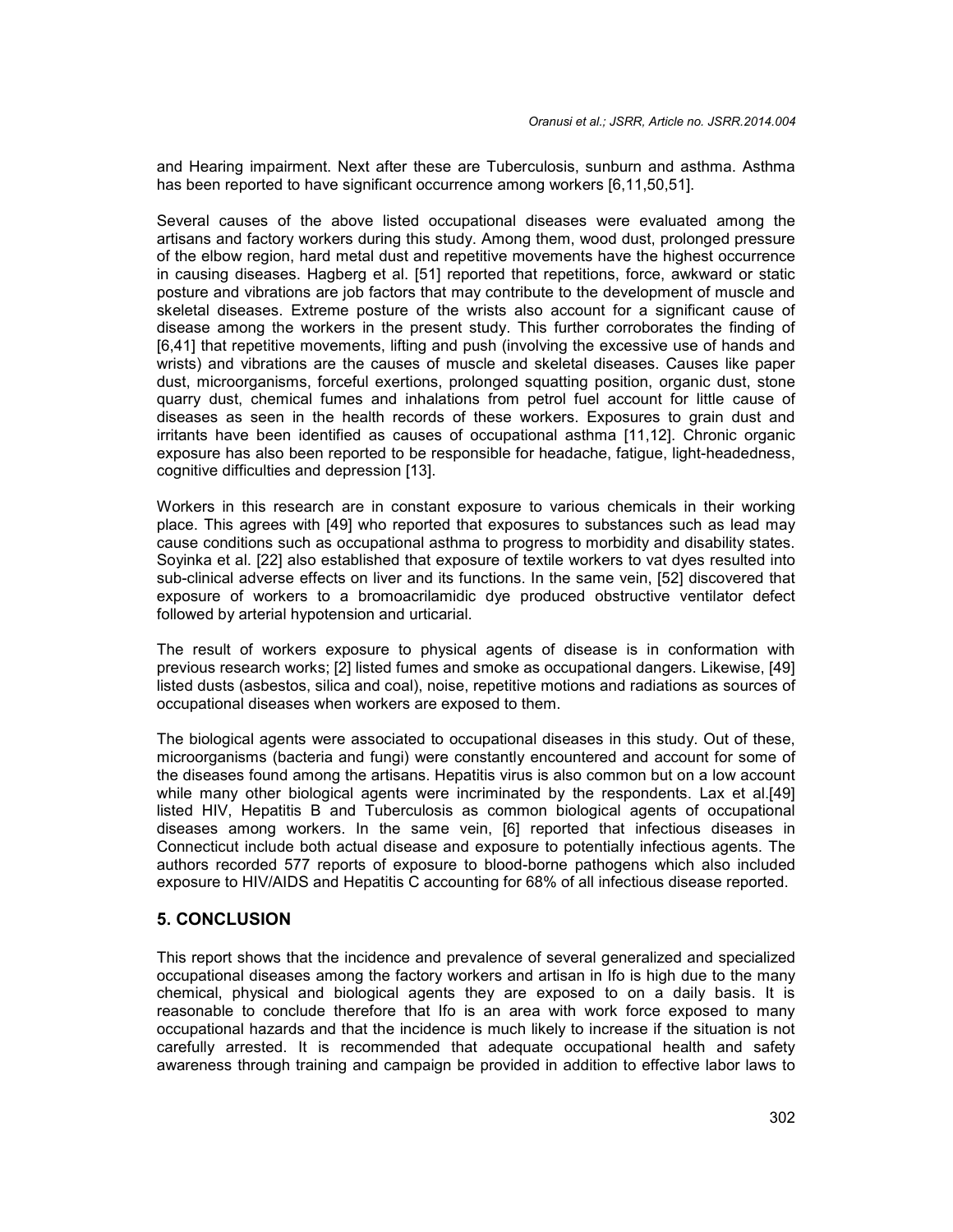protect workers from exposure to hazards. The use of personal protective equipment among workers should be encouraged. Stringent implementation of workers welfare schemes such as good medical care will to a large extent reduce job related diseases.

## **ACKNOWLEDGEMENT**

The authors appreciate the support of Dr Adesanya D.A. and the entire management of Royal Institute of Health Technology, Ifo (Affliated to Ogun State College of Health Technology, Ilese-Ijebu) in successfully carrying out this study.

#### .**COMPETING INTERESTS**

Authors have declared that no competing interests exist.

## **REFERENCES**

- 1. Wikipedia. Occupational disease. Wikipedia, The free Encyclopedia; 2012.
- 2. The Columbia University Press. Sources of Occupational diseases. The Columbia Electronic Encyclopedia; 2012, 6th ed.
- 3. Landrigan PJ, Baker DD. The recognition and control of occupational disease. JAMA. 1991;266:676–80.
- 4. Leigh JP, Markowitz SB, Fahs M, Landrigan PJ. Occupational injury and illness in the United States. Estimates of costs, morbidity, and mortality. Arch. Int'l Med. 1997;157:1557–68.
- 5. World Health Organization. Silicosis. WHO Geneva, Factsheet No 238; 2000.
- 6. Morse T, Schenck P. Occupational disease in Connecticut 2011. University of Connecticut Health Center Research; 2011.
- 7. Schwartz DA, Wakefield DS, Fieselmann JF, Berger-Wesley M, Zeitler R. The occupational history in the primary care setting. Am. J. Med. 1991;90:315–9.
- 8. Newman LS. Occupational illness. New Eng. J. Med. 1995;333:1128–34.
- 9. Cullen MR, Cherniack MG, Rosenstock L. Occupational medicine. Part I. *New Eng. J. Med*. 1990a;322:594–601.
- 10. Cullen MR, Cherniack, MG, Rosenstock L. Occupational medicine. Part II. New Eng. J. Med. 1990b;322:675–83.
- 11. Chan-Yeung M, Lam S. Occupational asthma. Am. Rev. Resp. Dis. 1986;133:686– 703.
- 12. Kennedy SM. Acquired airway hyper-responsiveness from non-immunogenic irritant exposure. Occup. Med. 1992;7:287–300.
- 13. Cranmer JM, Goldberg L. Proceedings of the Workshop on Neurobehavioral Effects of Solvents, October 13–16, 1986, Raleigh, N.C. Neurotoxicol.1986;7:1–95.
- 14. Ugbogu OC, Ohakwe J, Foltescu V. Occurrence of respiratory and skin problems among manual stone quarrying workers. Afr. J. Respr. Med. 2009;23-26.
- 15. Saiyed HN, Tiwari RR. Occupational health research in India. Ind. Heal.2004;42:141- 148.
- 16. Hotz P, Gonzalez-Lorenzo J, Siles E, Trujillano G, Lauwerys R, Bernard A. Subclinical signs of kidney dysfunction following short exposure to silica in the absence of silicosis. Nephrolog. 1995;70:438–42.
- 17. Dracon M, Noël C, Wallaert BP, Dequiedt P, Lelièvre G, Tacquet A. Rapidly progressive glomerulonephritis in silicotic coal miners. Nephrolog. 1990;11:61–5.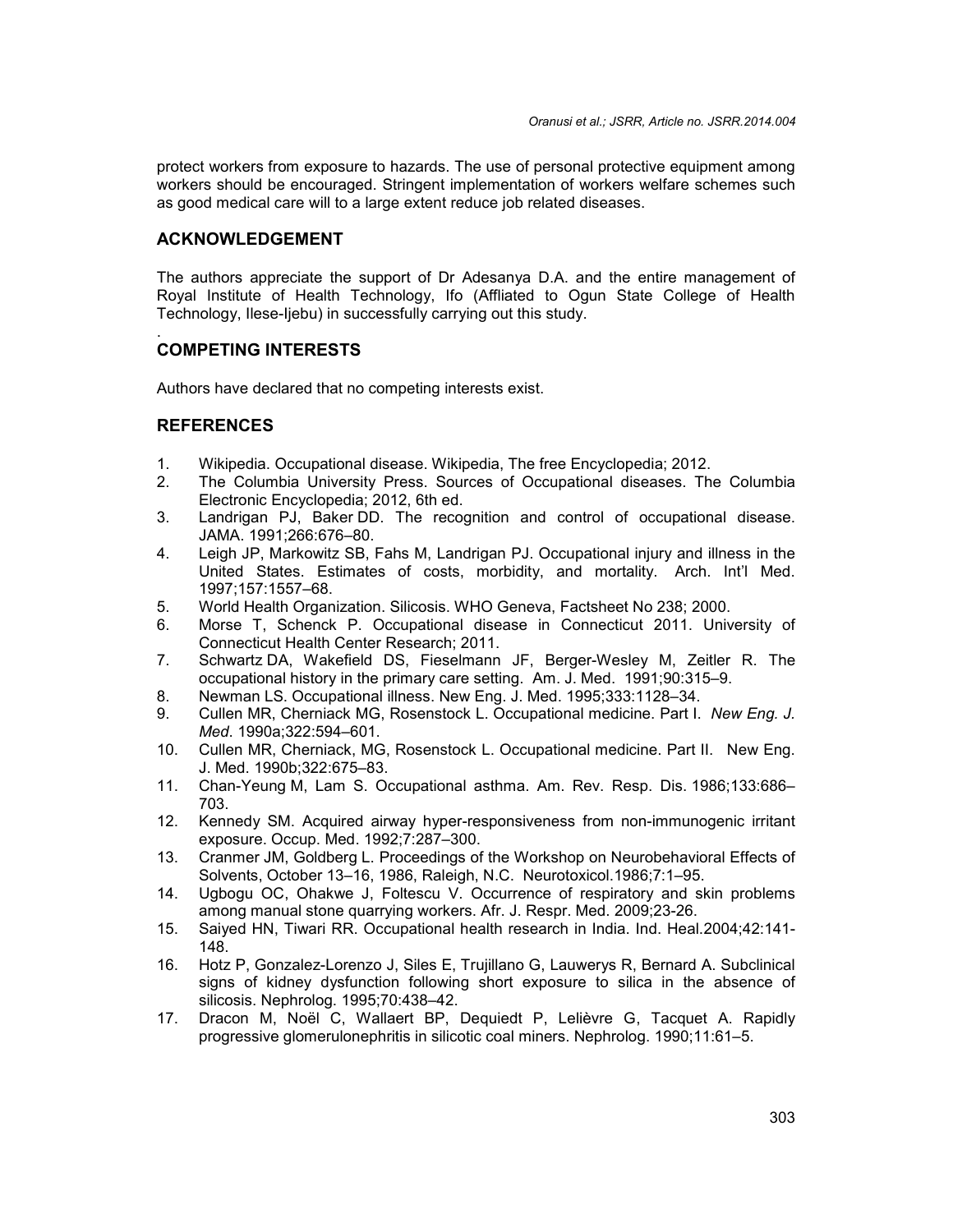- 18. Masson C, Audran M, Pascaretti C, Chevailler A, Subra JF, Tuchais E, Kahn MF. Silica-associated systemic erythematosus lupus or mineral dust lupus? Lupus. 1997;6:1–3.
- 19. Haustein UF, Anderegg U. Silica induced scleroderma-clinical and experimental aspects. J. Rheumatol. 1998;25:1917–26.
- 20. You XY, Chen JG, Hu YN. Studies on the relation between bladder cancer and benzidine or its derived dyes in Shanghai. Br. J. Ind. Med.1990;47:544-552.
- 21. Kim Y, Park J, Shin YC. Dye-manufacturing workers and bladder cancer in South Korea. Arc. Tox. 2007;81(5):381-384.
- 22. Soyinka OO, Adeniyi FA,Ajose OA. Biochemical parameters of liver function in artisans occupationally exposed to vat dyes. Ind. J. Occup. Env. Med.2007;11(2):76- 79.
- 23. Health and Safety Executives. Health and Safety in the quarrying industry. HSE 1999
- 24. Warrel DA, Harrison BD, Fawcett IW, Mohammed M, Mohammed WS, Pope HM, Watkins BJ. Silicosis among grindstone cutters in the North of Nigeria. Thorax.1975;30(4):389-398.
- 25. Urom SE, Antai AB,Osim EE. Symptoms and lungs function values in Nigerian men and women exposed to dust generated from crushing of granite rocks in Calabar, Nigeria. Nig. J. Physiol. Sci. 2004;19(1-2):41-47.
- 26. Park K. Preventive and Social Medicine.  $19<sup>th</sup>$  edition. BanarsidasBhanet, Jabalpur. 2007;600-602.
- 27. Isah EC, Okojie OH, Edet E. Artisanal manual of stone quarrying in a rural community of Edo State, Nigeria: Implication for occupational health. J. Med. Biomed. Res.2004;3(2):49-55.
- 28. Chan CN, Chan SY. Silicosis; a preventable occupational disease. J. Hong Kong Med. Ass. 1994;46(1):31-36.
- 29. Aliyu AA, Shehu AU. Occupational hazards and safety measures among stone quarry workers in Northern Nigeria. Nig. Med. Pract. 2006;50(2):42-47.
- 30. NIPOST."Post Offices- with map of LGA". NIPOST; 2009.
- 31. SPSS. Statistical Package for Social Sciences 20.
- 32. Aigbokhaode AQ, Isah EC, Isara AR. Knowledge and Practice of Occupational Safety among Quarry workers in a rural community in Edo State. J. Comm. Med. Pry. Health Care. 2011;23(1-2):16-24.
- 33. Adedoyin RA. Prevalence and pattern of hypertension in a semi urban community in Nigeria. Eur. J. Cardiovasc. Prev. Rehabil. 2008;15:683-7.
- 34. ASPC, Abia State Core Welfare Indicators. 2008, Abia State Planning Commission (ASPC). Umuahia. Abia State Planning Commission: Umuahia; 2008.
- 35. National Population Census. National Population Commission: Abuja; 2006.
- 36. Ahaneku GI, Osuji CU, Anisiuba BC, Ikeh VO, Oguejiofor OC, Ahaneku JE. Evaluation of blood pressure and indices of obesity in a typical rural community in Eastern Nigeria. Ann. Afr. Med. 2011;10:120-6.
- 37. Omuemu VO, Okojie OH and Omuemu CE. Awareness of high blood pressure status, treatment and control in a rural community in Edo State. Niger. J. Clin. Pract. 2007;10:208-12.
- 38. Onwubere BJ, Ejim EC, Okafor CI, Emehel A, Mbah AU, Onyia U, Mendis S. Pattern of blood pressure indices among the residents of a rural community in South East Nigeria. Int'l. J. Hypert. 2011;2011:621074.
- 39. Ulasi II, Ijoma CK, Onodugo OD. A community-based study of hypertension and cardio-metabolic syndrome in semi-urban and rural communities in Nigeria. BMC Health Serv. Res. 2010;10:71.